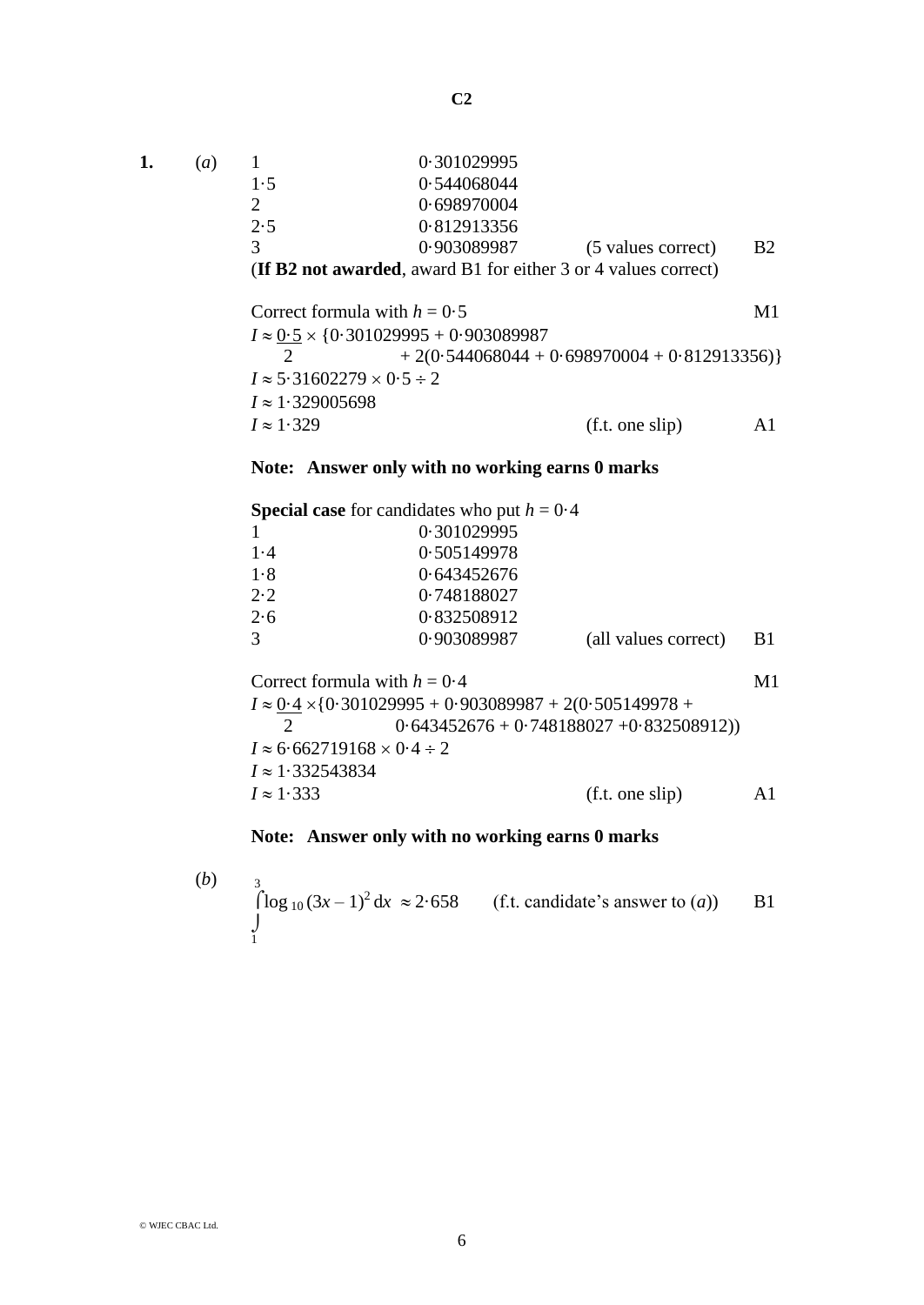**2.** (*a*)  $4\cos^2\theta + 1 = 4(1 - \cos^2\theta) - 2\cos\theta$ 

$$
(\text{correct use of } \sin^2 \theta = 1 - \cos^2 \theta) \quad \text{M1}
$$

An attempt to collect terms, form and solve quadratic equation in  $\cos \theta$ , either by using the quadratic formula or by getting the expression into the form  $(a \cos \theta + b)(c \cos \theta + d)$ , with  $a \times c$  = candidate's coefficient of  $\cos^2 \theta$  and  $b \times d$  = candidate's constant m1  $8\cos^2\theta + 2\cos\theta - 3 = 0 \Rightarrow (2\cos\theta - 1)(4\cos\theta + 3) = 0$  $\Rightarrow$  cos  $\theta = 1$ , cos  $\theta = -3$  (c.a.o.) A1 2 4  $\theta = 60^\circ, 300^\circ$  B1  $\theta = 138.59^{\circ}, 221.41^{\circ}$  B1 B1 Note: Subtract 1 mark for each additional root in range for each branch, ignore roots outside range.  $\cos \theta = +, -$ , f.t. for 3 marks,  $\cos \theta = -, -$ , f.t. for 2 marks  $\cos \theta = +$ , +, f.t. for 1 mark

(b) 
$$
\alpha + 40^{\circ} = 45^{\circ}, 135^{\circ}, \Rightarrow \alpha = 5^{\circ}, 95^{\circ}
$$
 (at least one value of  $\alpha$ ) B1  
\n $\alpha - 35^{\circ} = 60^{\circ}, 120^{\circ}, \Rightarrow \alpha = 95^{\circ}, 155^{\circ}$  (at least one value of  $\alpha$ ) B1  
\n $\alpha = 95^{\circ}$  (c.a.o.) B1

(c) Correct use of 
$$
\sin \phi = \tan \phi
$$
 (o.e.)  
\n $\cos \phi$  (0.e.)

$$
\tan \phi = \frac{10}{7}
$$

$$
\phi = 55^{\circ}, 235^{\circ} \qquad \text{(f.t }\tan \phi = a\text{)}
$$

3. (a) 
$$
\frac{y}{4/5} = \frac{x}{8/17}
$$
 (o.e.) (correct use of sine rule) M1  
  $y = 1.7x$  (convincing) A1

(b) 
$$
10.5^2 = x^2 + y^2 - 2 \times x \times y \times (-\frac{13}{85})
$$
  
\n(correct use of the cosine rule)  
\nSubstituting 1.7x for y in candidate's equation of form  
\n $10.5^2 = x^2 + y^2 \pm 2 \times x \times y \times \frac{13}{85}$   
\n $x = 5$   
\n $x = 5$   
\n $x = 5$   
\n $x = 5$   
\n $x = 5$   
\n $x = 5$   
\n $x = 5$   
\n $x = 5$   
\n $x = 5$   
\n $x = 5$   
\n $x = 5$   
\n $x = 5$   
\n $x = 5$   
\n $x = 5$   
\n $x = 5$   
\n $x = 5$   
\n $x = 5$   
\n $x = 5$   
\n $x = 5$   
\n $x = 5$   
\n $x = 5$   
\n $x = 5$   
\n $x = 5$   
\n $x = 5$   
\n $x = 2$   
\n $x = 5$   
\n $x = 2$   
\n $x = 5$   
\n $x = 1$   
\n $x = 5$   
\n $x = 2$   
\n $x = 3$   
\n $x = 1$   
\n $x = 5$   
\n $x = 1$   
\n $x = 6$   
\n $x = 1$   
\n $x = 6$   
\n $x = 1$   
\n $x = 6$   
\n $x = 1$   
\n $x = 6$   
\n $x = 1$   
\n $x = 6$   
\n $x = 1$   
\n $x = 1$   
\n $x = 6$   
\n $x = 1$   
\n $x = 6$   
\n $x = 1$   
\n $x = 6$   
\n $x = 1$   
\n $x = 6$   
\n $x = 1$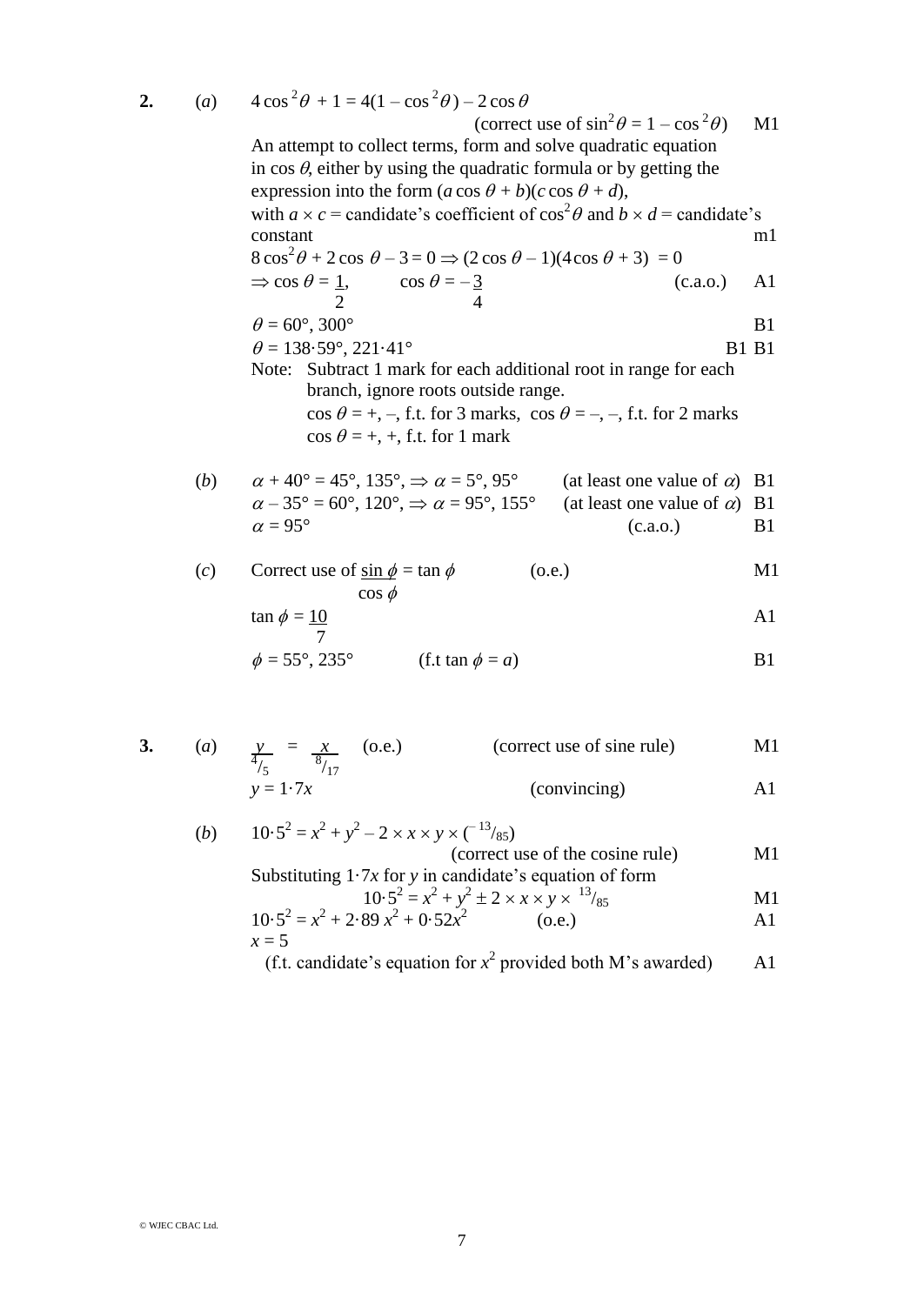4. (a) 
$$
S_n = a + [a + d] + ... + [a + (n-1)d]
$$
  
\n(a least 3 terms, one at each end) B1  
\n $S_n = [a + (n-1)d] + [a + (n-2)d] + ... + a$   
\nIn order to make further progress, the two expressions for  $S_n$  must  
\ncontain at least three pairs of terms, including the first pair, the last pair  
\nand one other pair of terms  
\nEither:  
\n $2S_n = [a + a + (n-1)d] + [a + a + (n-1)d] + ... + [a + a + (n-1)d]$   
\nOr:  
\n $2S_n = [a + a + (n-1)d]$  n times  
\n $2S_n = n[2a + (n-1)d]$  (convincing) A1  
\n $S_n = n[2a + (n-1)d]$  (convincing) A1  
\n $2$   
\n(b)  $n[2 \times 3 + (n-1) \times 2] = 360$  M1  
\n $2$   
\nRewriting above equation in a form ready to be solved  
\n $2n^2 + 4n - 720 = 0$  or  $n^2 + 2n - 360 = 0$  or  $n(n + 2) = 360$  A1  
\n $n = 18$  (c.a.o.) A1  
\n(c)  $a + 9d = 7 \times (a + 2d)$  B1  
\n $a + 7d + a + 8d = 80$  B1  
\nAn attempt to solve the candidate's linear equations simultaneously by  
\neliminating one unknown M1  
\n $a = -5, d = 6$  (both values) (c.a.o.) A1

5. (a) 
$$
ar + ar^2 = -216
$$
 B1  
\n $ar^4 + ar^5 = 8$  B1  
\nA correct method for solving the candidate's equations simultaneously  
\ne,g multiplying the first equation by  $r^3$  and subtracting

or eliminating *a* and 
$$
(1 + r)
$$
  
-216 $r^3 = 8$  (o.e.) A1

$$
-216r3 = 8
$$
 (o.e.)  
\n
$$
r = -\frac{1}{3}
$$
 (convincing) A1

(b) 
$$
a \times (-\frac{1}{3}) \times (1 - \frac{1}{3}) = -216 \Rightarrow a = 972
$$
  
\n $S_{\infty} = \frac{972}{1 - (-\frac{1}{3})}$  (correct use of formula for  $S_{\infty}$ ,  
\n $S_{\infty} = 729$  (f.t. candidate's derived value for a)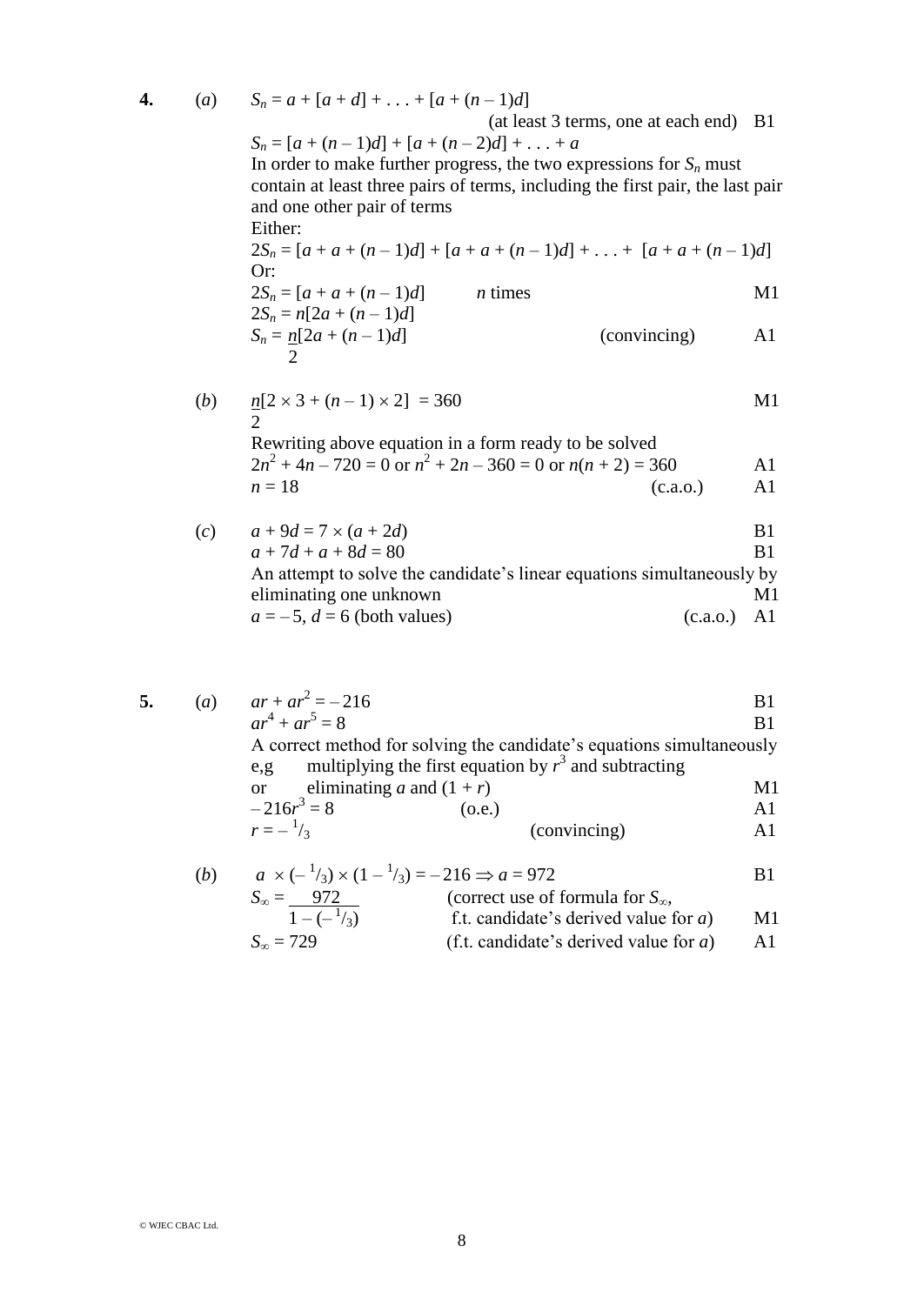6. (a) 
$$
5 \times \frac{x^{1/4}}{1/4} - 7 \times \frac{x^{3/2}}{3/2} + c
$$
 B1, B1

(–1 if no constant term present)

(b) (i) 
$$
16 - x^2 = x + 10
$$
  
\nAn attempt to rewrite and solve quadratic equation  
\nin x, either by using the quadratic formula or by getting the  
\nexpression into the form  $(x + a)(x + b)$ , with  $a \times b$  = candidate's  
\nconstant  
\n $(x-2)(x+3) = 0 \Rightarrow x = 2, -3$  (both values, c.a.o.) A1  
\n $y = 12, y = 7$  (both values, f.t. candidate's x-values) A1

(ii) Use of integration to find the area under the curve  
\n
$$
\int 16 \, dx = 16x
$$
,  $\int x^2 \, dx = (1/3)x^3$ , (correct integration) B1

Correct method of substitution of candidate's limits m1

$$
[16x - (1/3)x^{3}]_{-3}^{2} = (32 - 8/3) - (-48 - (-9)) = 205/3
$$

Use of a correct method to find the area of the trapezium  $(f.t. candidate's coordinates for  $A, B$ )$  M1 Use of candidate's values for  $x_A$  and  $x_B$  as limits and trying to find total area by subtracting area of trapezium from area under curve m1 Shaded area =  $205/3 - 95/2 = 125/6$  (c.a.o.) A1

## **7.** (*a*) **Either:**

 $(5x/4 - 2) \log_{10} 3 = \log_{10} 7$ (taking logs on both sides and using the power law) M1  $5x = (\log_{10} 7 + 2 \log_{10} 3)$  A1  $\log_{10} 3$  $x = 3.017$  (f.t. one slip, see below) A1 **Or:**  $5x/4 - 2 = \log_3 7$  (rewriting as a log equation) M1  $5x/4 = \log_3 7 + 2$ <br>  $x = 3.017$  A1<br>
(f.t. one slip, see below) A1  $(f.t. one slip, see below)$  A1 Note: an answer of  $x = -0.183$  from  $5x = (\log_{10} 7 - 2 \log_{10} 3)$  $4 \log_{10} 3$ earns M1 A0 A1 an answer of  $x = 0.183$  from  $\frac{5x}{4} = \frac{(2 \log_{10} 3 - \log_{10} 7)}{\log_{10} 3}$  $4 \log_{10} 3$ earns M1 A0 A1

## **Note: Answer only with no working earns 0 marks**

| (b) | $b = a^3$          | (relationship between log and power)    | B <sub>1</sub> |
|-----|--------------------|-----------------------------------------|----------------|
|     | (ii) $a = b^{1/5}$ | (the laws of indices) B1                |                |
|     | $\log_b a = 1/5$   | (relationship between log and power) B1 |                |